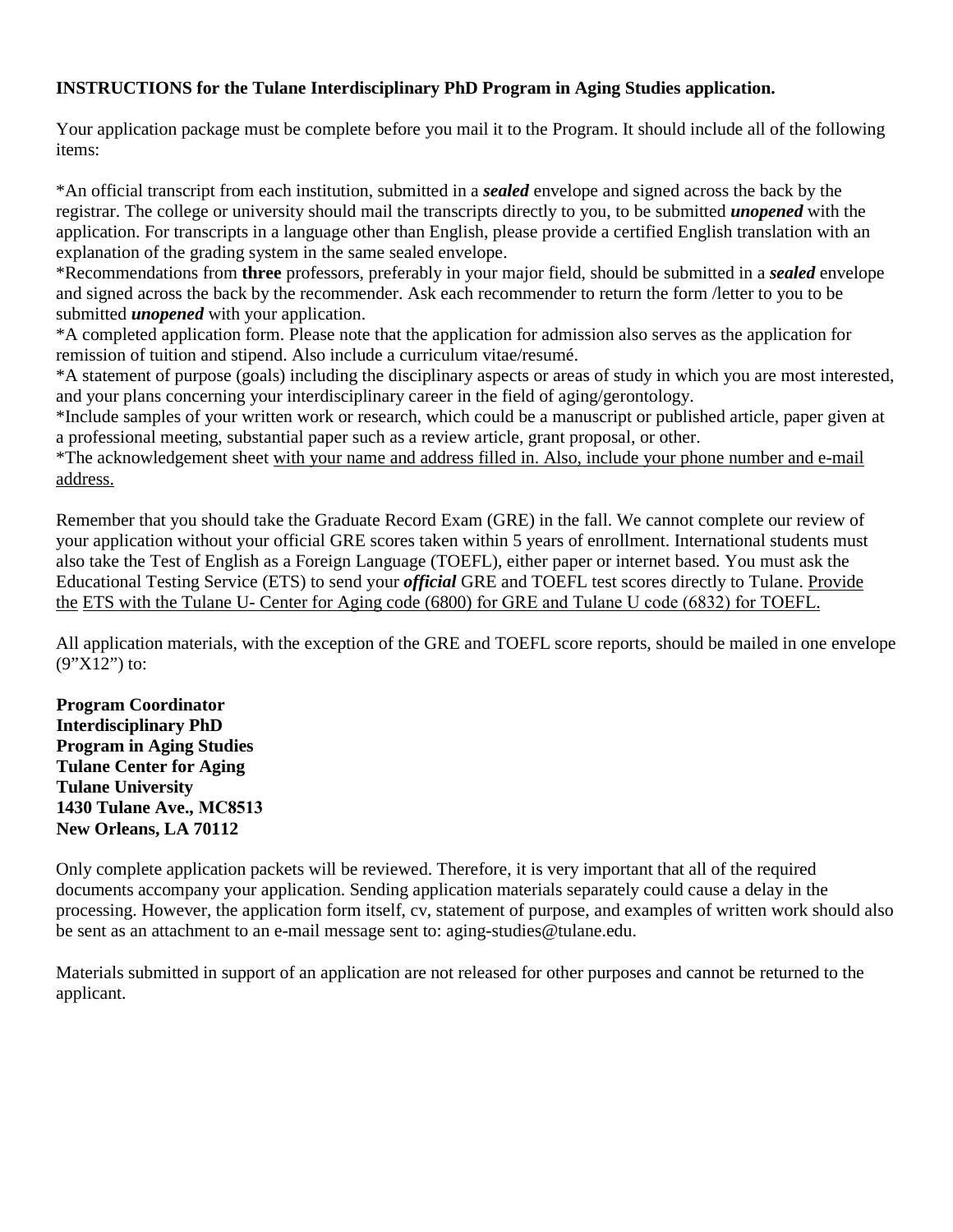### **TULANE UNIVERSITY INTERDISCIPLINARY PHD IN AGING STUDIES**

**GRADUATE APPLICATION** Please submit with this application three (3) recommendations and all undergraduate and graduate transcripts as well as a statement of purpose and examples of written work. **All transcripts and letters of recommendation must be submitted in** *sealed***,** *signed***, and** *unopened* **envelopes**.

Application for: Fall of Year \_\_\_\_\_

#### **Identification**

|      | Name $\frac{1}{\sqrt{1-\frac{1}{2}}\left\lceil \frac{1}{2}\right\rceil}$          |        |  |
|------|-----------------------------------------------------------------------------------|--------|--|
| Last | First                                                                             | Middle |  |
|      | Any variation of your name used on official records _____________________________ |        |  |
|      |                                                                                   |        |  |
|      |                                                                                   |        |  |
|      |                                                                                   |        |  |
|      | Number and Street<br>City State Postal Zip Code Country                           |        |  |
|      | Number and Street<br>City State Postal Zip Code Country                           |        |  |

#### **Required Tests**

All applicants must have taken the Graduate Record Examination (GRE) within five (5) years of enrollment. International applicants whose native language is not English must also take the TOEFL (paper or internet). Official test scores must be requested from ETS and sent directly to Tulane. Provide the ETS with the Tulane U- Center for Aging code (6800) for GRE and (6832) for TOEFL.

| <b>GRE: Date</b>   | Self-reported score: Verbal | Ouantitative | Analytical |
|--------------------|-----------------------------|--------------|------------|
| <b>TOEFL: Date</b> | Self-reported score         |              |            |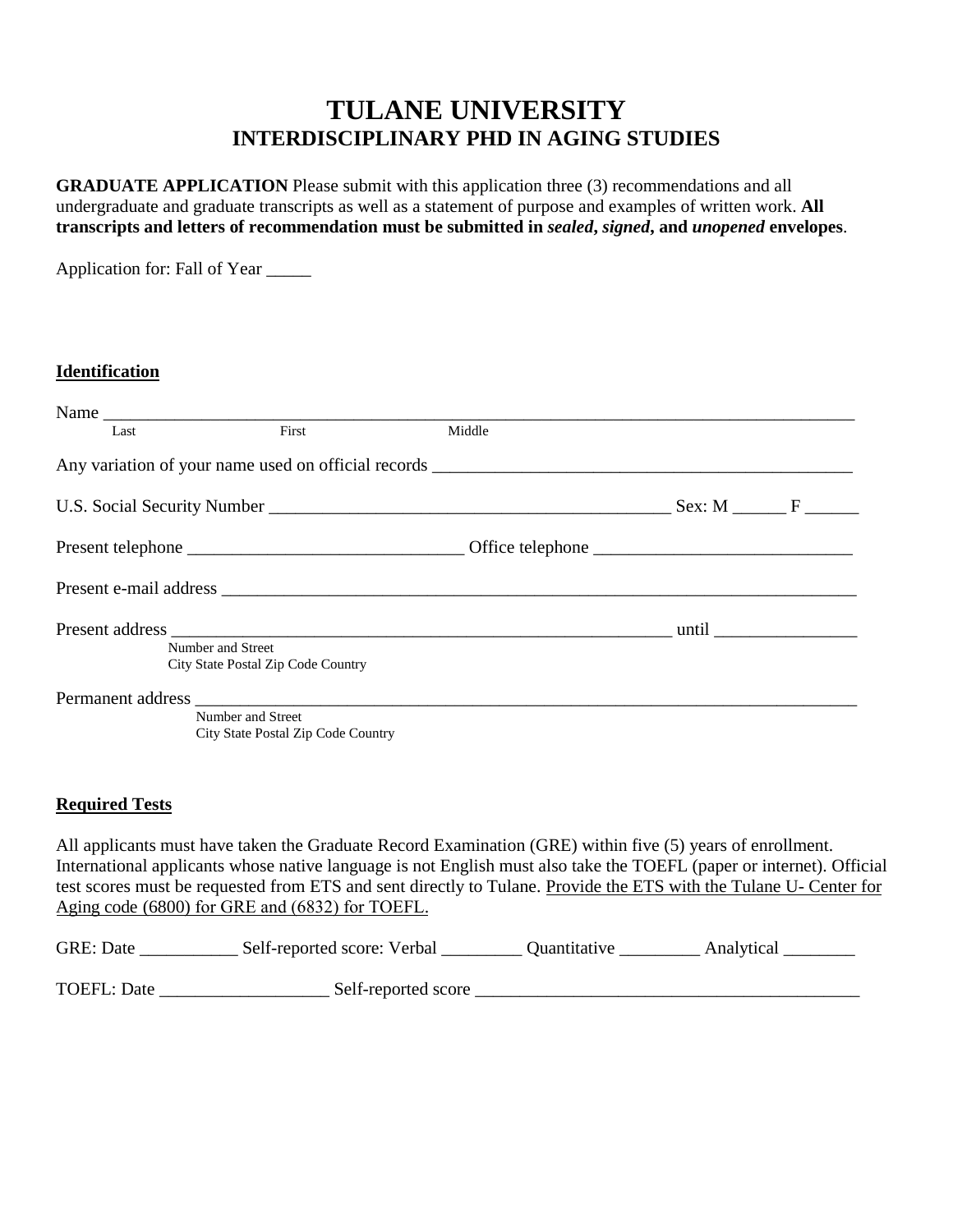#### **Grade Point Average**

All undergraduate courses \_\_\_\_\_\_\_\_ Courses in your major \_\_\_\_\_\_\_ Courses for graduate credit \_\_\_\_\_\_\_\_\_\_

#### **Transcripts**

Collect and submit with your application official transcripts for all of your undergraduate and graduate coursework. List below all colleges and universities you have attended, indicating the current or most recent one first.

|    | Name of college<br>(branch) | Dates<br>(month/year to month/year) | Degrees pursued | Earned<br>(yes/no) |
|----|-----------------------------|-------------------------------------|-----------------|--------------------|
| 1. |                             |                                     |                 |                    |
| 2. |                             |                                     |                 |                    |
| 3. |                             |                                     |                 |                    |
| 4. |                             |                                     |                 |                    |

In the order of your preference, please list all the graduate and professional schools to which you are applying, including those at Tulane University.

What source of information prompted you to apply to Tulane Interdisciplinary PhD Program in Aging Studies?

\_\_\_\_\_\_\_\_\_\_\_\_\_\_\_\_\_\_\_\_\_\_\_\_\_\_\_\_\_\_\_\_\_\_\_\_\_\_\_\_\_\_\_\_\_\_\_\_\_\_\_\_\_\_\_\_\_\_\_\_\_\_\_\_\_\_\_\_\_\_\_\_\_\_\_\_\_\_\_\_\_\_\_\_\_\_\_\_\_\_\_\_\_

 $\mathcal{L}_\text{max}$ 

#### **Financial Support**

| Do you wish to be considered for financial aid awarded by Tulane? Yes No No |  |  |  |  |
|-----------------------------------------------------------------------------|--|--|--|--|
|                                                                             |  |  |  |  |
| If yes, what institution?                                                   |  |  |  |  |
| Have you held a teaching assistantship in the past? Yes No No No            |  |  |  |  |
| If yes, what institution?                                                   |  |  |  |  |
| Year assistantship awarded: ________                                        |  |  |  |  |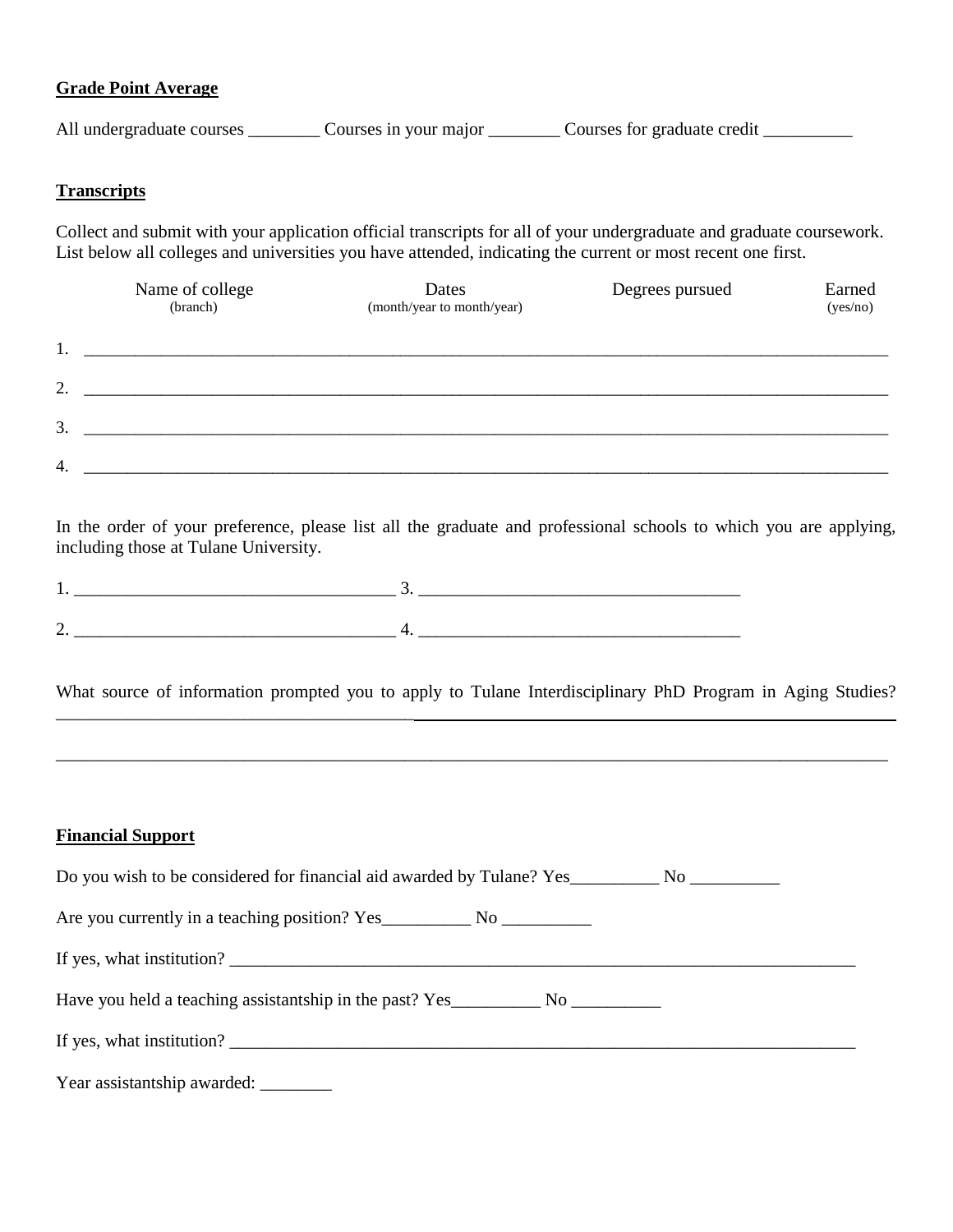#### **Biographical Information**

|                | Date of Birth Place of Birth |                                                 |
|----------------|------------------------------|-------------------------------------------------|
| Month/day/year |                              | City/state/country                              |
|                |                              |                                                 |
|                | Country                      |                                                 |
|                |                              | If not a U.S. citizen, specify visa type        |
|                |                              | If permanent resident, give registration number |
|                |                              |                                                 |

**U.S. Citizens and Permanent Residents Only** The U.S. Department of Education requires universities to report on the ethnic composition of their student body. This information is confidential and is used only for statistical purposes. The information will be used in a nondiscriminatory manner, consistent with applicable civil rights laws. It has no effect on the admissions process.

Self-identification is voluntary.

| American Indian or Alaskan Native | Black, Non-Hispanic      |
|-----------------------------------|--------------------------|
| Hispanic                          | White, Non-Hispanic      |
| Asian or Pacific Islander         | Chicano/Mexican-American |
| Puerto Rican                      | Other                    |

I certify that the information contained in this application, in the statement of purpose, and in all of the supporting documents is complete and accurate, and I understand that the submission of inaccurate information or the omission of information may be sufficient cause for denial of admission or termination of enrollment.

Signature \_\_\_\_\_\_\_\_\_\_\_\_\_\_\_\_\_\_\_\_\_\_\_\_\_\_\_\_\_\_\_\_\_\_\_\_\_\_\_\_\_\_\_\_\_\_\_\_\_\_\_\_\_\_\_ Date\_\_\_\_\_\_\_\_\_\_\_\_\_\_\_\_\_\_\_\_\_

Tulane University is an Affirmative Action/Equal Employment Opportunity institution, and consequently its policy of non-discrimination includes recruitment, employment, retention, and promotion of the most qualified students, faculty and staff, regardless of an individual's race, sex, color, religion, national/ethnic origin, citizenship, marital status, sexual orientation, handicap, or veteran status. Tulane University does not discriminate in its provision of services and benefits and in its treatment of students, parents and employees. The Affirmative Action Office monitors on an ongoing basis, compliance with all University policy concerned with affirmative action/equal employment opportunity. Inquiries regarding this policy may be referred to the Affirmative Action Officer (Gibson Hall).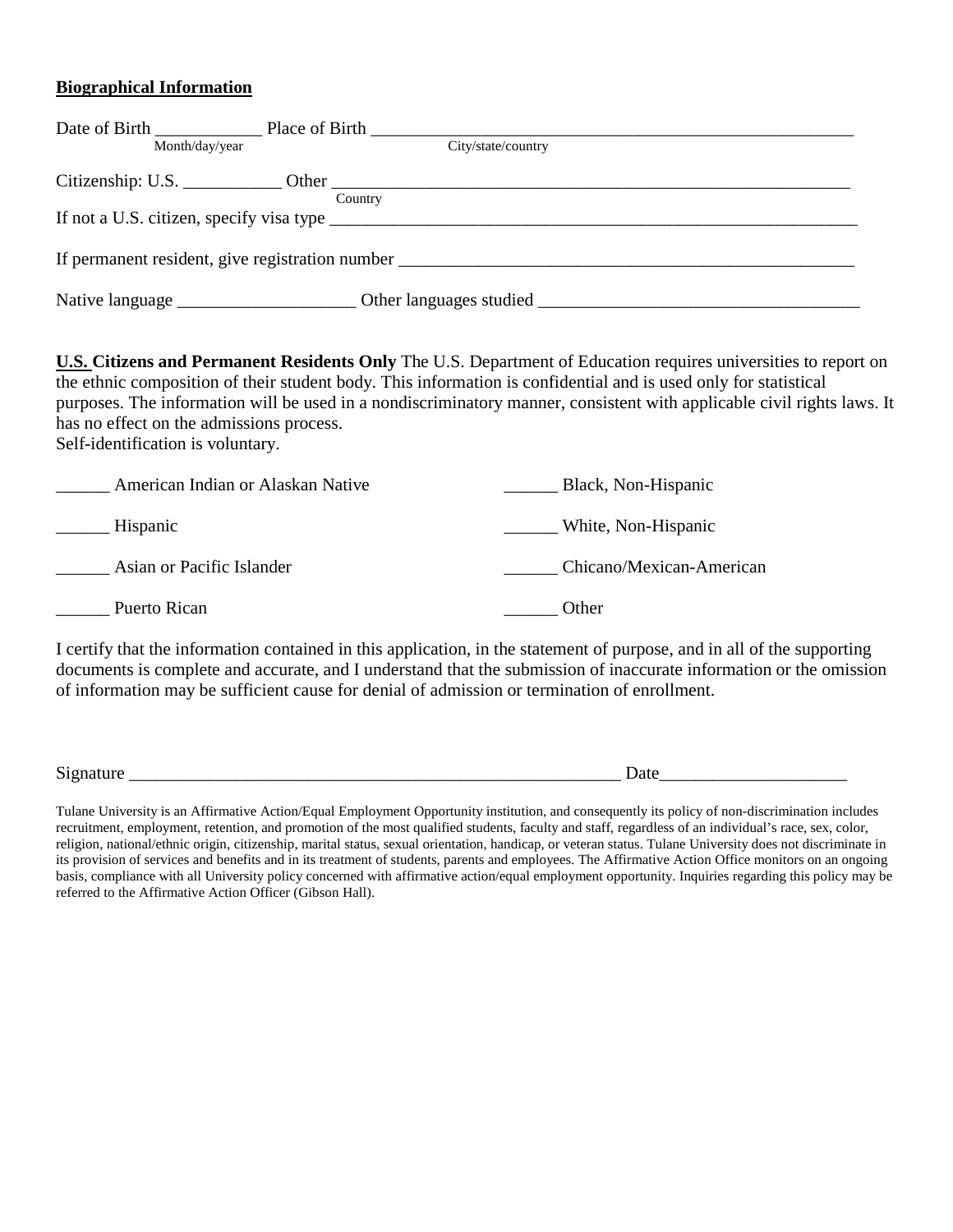#### **Statement of Purpose**

|                             | Please type or print. Submit this form with other application materials. |       |        |  |  |  |
|-----------------------------|--------------------------------------------------------------------------|-------|--------|--|--|--|
| Name:                       | Last (family)                                                            | First | Middle |  |  |  |
| U.S. Social Security Number |                                                                          |       |        |  |  |  |

Describe your purpose in undertaking graduate work. Include an explanation of your research and study interests, indicating how they related to your undergraduate program and to your professional goals. Keep in mind that this is not a part-time program; it requires full-time commitment.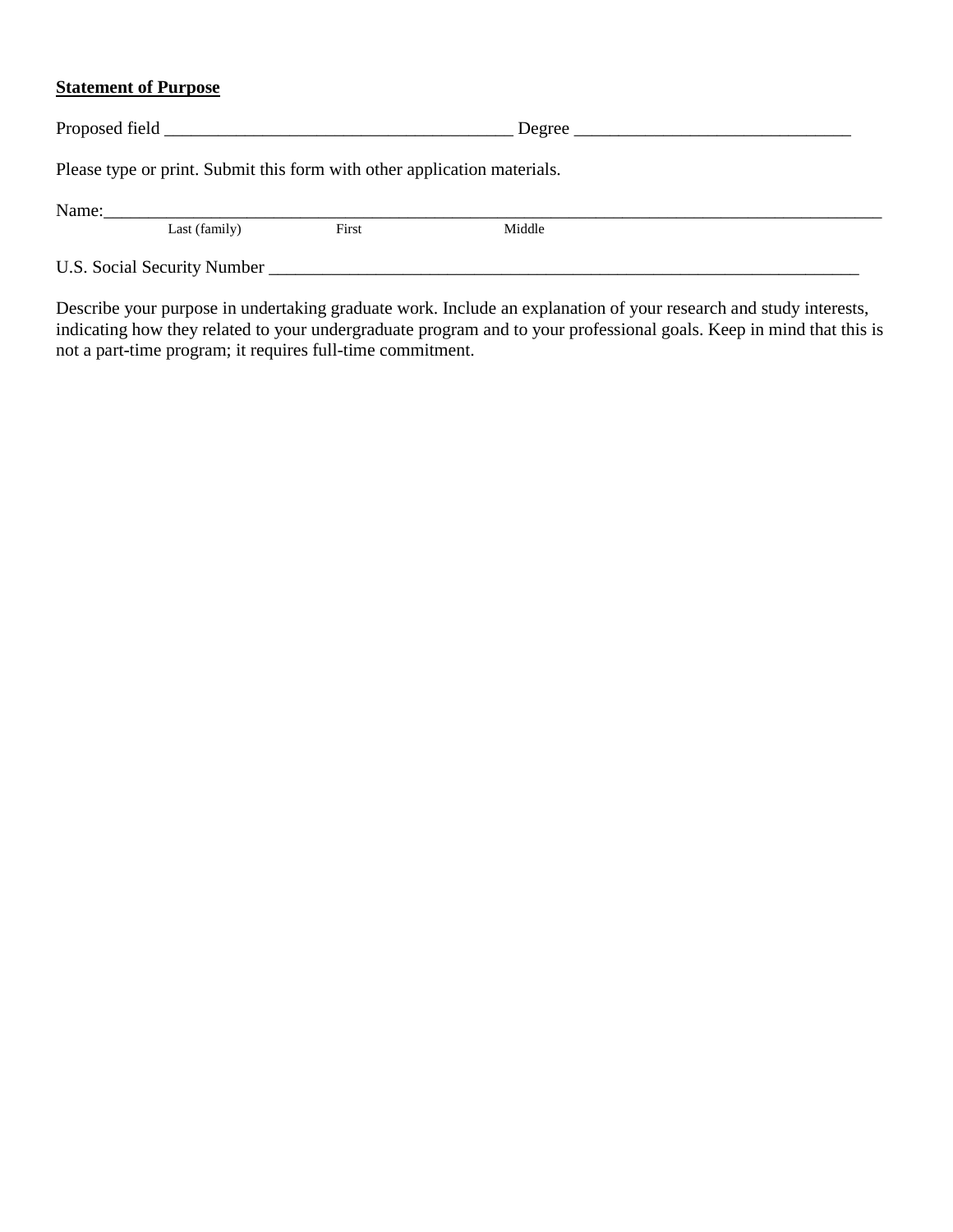

Program Coordinator Interdisciplinary PhD Program in Aging Studies Tulane Center for Aging Tulane University 1430 Tulane Ave., MC8513 New Orleans, LA 70112

**Letter of Recommendation (Page 1 of 2) Applicant:** You must submit with your application letters from three (3) of your professors, preferably in your major field. Complete this section. Please type or print. Give this form and a self-addressed, stamped envelope to the person whom you have asked to recommend you. When that person returns the sealed envelope to you, include it with your other application materials. In order for the recommendation to be valid, it must be submitted in a *sealed*, *signed*, and *unopened*  envelope.

| Name: |                            |       |                                                                                        |  |
|-------|----------------------------|-------|----------------------------------------------------------------------------------------|--|
|       | Last (family)              | First | Middle                                                                                 |  |
|       |                            |       | U.S. Social Security Number League and Security Number League and Security Number 2014 |  |
|       |                            |       |                                                                                        |  |
|       | Term and year of admission |       | Recommender's name                                                                     |  |

In accordance with the Family Education Rights and Privacy Act of 1974, you may waive your right to inspect this recommendation by signing the statement below. Should you decide not to waive the right, you will have access to the recommendation if you enroll in the Aging Studies PhD Program at Tulane University. **Note: Your signature below indicates that you wish to waive your right to inspect this recommendation.** 

Signature **Date** 

**Recommender:** Please type or print. This recommendation will remain confidential during the admission process and will be used by the Aging Studies PhD Program only in its procedures relative to admission and merit-based aid. If the student has not waived the right of access to the recommendation it will become accessible to the student only if he or she enrolls in the Program.

When you have completed the recommendation, enclose it in an envelope. Seal it, sign it across the seal and return it to the applicant.

How long and in what capacity have you known the applicant? \_\_\_\_\_\_\_\_\_\_\_\_\_\_\_\_\_\_\_\_

Please write candidly and analytically about the student's qualifications and potential to carry on advanced study in the field specified, as well as about his or her promise of professional success. In describing such attributes as motivation, intellect, and maturity, please discuss both strong and weak points. Specific examples are more useful than generalizations. If possible, please compare the applicant with others you have recommended who have attended or are attending Tulane University. You may use the other side of this form, or if you prefer, you may attach a separate letter. If you write a separate letter, it is important that you include the information requested on this form.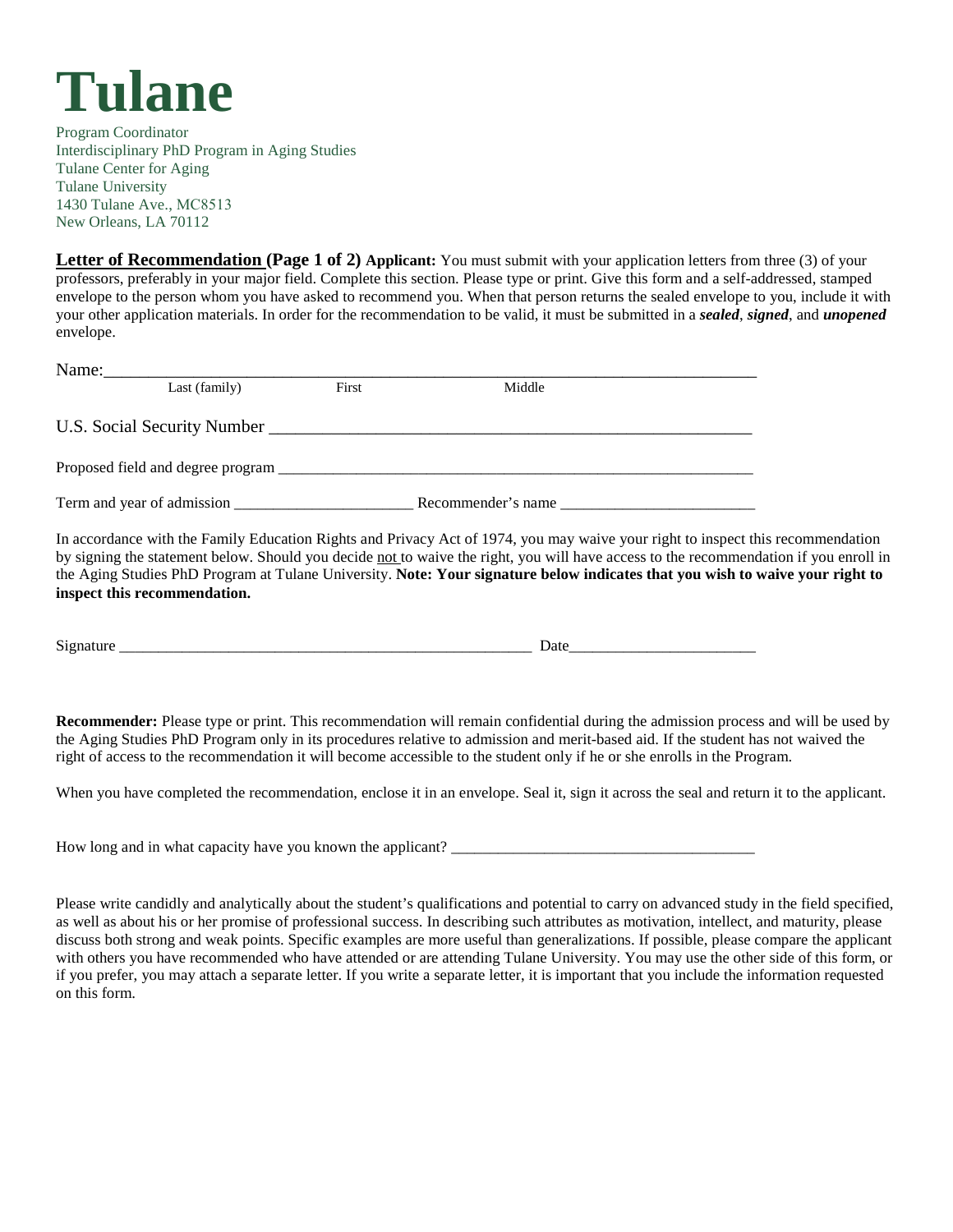## **Tulane**

Program Coordinator Interdisciplinary PhD Program in Aging Studies Tulane Center for Aging Tulane University 1430 Tulane Ave., MC8513 New Orleans, LA 70112

**Letter of Recommendation (Page 2 of 2)**

**Applicant name: \_\_\_\_\_\_\_\_\_\_\_\_\_\_\_\_\_\_\_\_\_\_\_\_\_\_\_\_\_\_\_\_\_\_\_\_\_\_\_\_\_\_\_\_\_\_** 

Please compare the applicant with others in your department who have gone on to graduate study.

|                                           | Top $5%$ | Top 10% | Top 25% | Top 50% | Bottom 50% |
|-------------------------------------------|----------|---------|---------|---------|------------|
| Scholarship                               |          |         |         |         |            |
| Emotional stability                       |          |         |         |         |            |
| Writing ability                           |          |         |         |         |            |
| Skill in oral discussion/<br>presentation |          |         |         |         |            |
|                                           |          |         |         |         |            |
| Please print or type                      |          |         |         |         | Title      |
| Name                                      |          | Address |         |         |            |
|                                           |          |         |         |         |            |